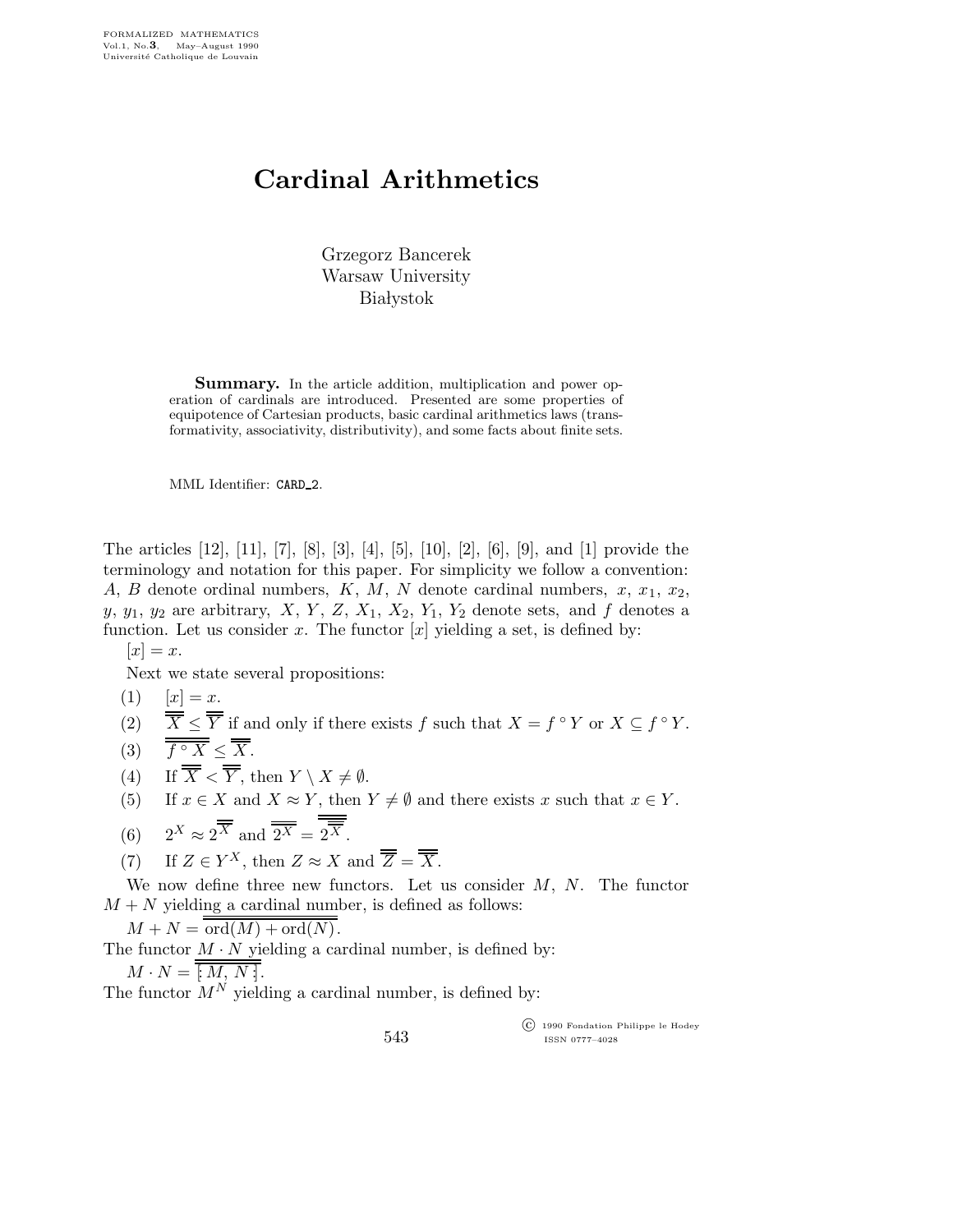$M^N = \overline{\overline{M^N}}$ Next we state a number of propositions: (8)  $M + N = \overline{\text{ord}(M) + \text{ord}(N)}$ . (9)  $M \cdot N = \overline{[M, N!]}.$  $(10)$   $M^N = \overline{M^N}$ . (11)  $[X, Y] \approx [Y, X]$  and  $[X, Y] = [Y, X]$ .  $(12) \quad [\; [X, Y], Z] \approx [X, [Y, Z]] \text{ and } [\; [X, Y], Z] = [X, [Y, Z]]].$ (13)  $X \approx [X, \{x\}]$  and  $\overline{\overline{X}} = \overline{\overline{[X, \{x\}]}}$ . (14) (i)  $[X, Y] \approx \left[\overline{X}, Y\right],$ (ii)  $[X, Y] \approx [X, \overline{Y}],$ (iii)  $[X, Y] \approx [X, Y],$ (iv)  $[X, Y] = [X, Y]$ , (v)  $[X, Y] = [X, Y],$ (vi)  $[X, Y] = [X, Y]$ . (15) If  $X_1 \approx Y_1$  and  $X_2 \approx Y_2$ , then  $[X_1, X_2] \approx [Y_1, Y_2]$  and  $[X_1, X_2] =$  $[Y_1, Y_2]$ . (16) If  $x_1 \neq x_2$ , then  $A + B \approx [A, \{x_1\}] \cup [B, \{x_2\}]$  and  $A + B =$  $[A, \{x_1\}] \cup [B, \{x_2\}].$ (17) If  $x_1 \neq x_2$ , then  $K + M \approx [K, \{x_1\}] \cup [M, \{x_2\}]$  and  $K + M =$  $[K, \{x_1\}]\cup [M, \{x_2\}].$ (18)  $A \cdot B \approx [A, B]$  and  $\overline{A \cdot B} = \overline{[A, B]}.$ We now define three new functors. The cardinal number  $\overline{0}$  is defined by:  $\overline{0} = \overline{0}$ . The cardinal number  $\overline{1}$  is defined as follows:  $\overline{1} = \overline{1}$ . The cardinal number  $\overline{2}$  is defined as follows:  $\overline{2} = \overline{\mathrm{succ1}}$ . The following propositions are true: (19)  $\overline{0} = \overline{\overline{0}}$  and  $\overline{1} = \overline{\overline{1}}$  and  $\overline{2} = \overline{\overline{\text{succ1}}}$ . (20)  $\overline{\mathbf{0}} = \mathbf{0}$  and  $\overline{\mathbf{0}} = \emptyset$  and  $\overline{\mathbf{1}} = \mathbf{1}$ . (21)  $\overline{\mathbf{0}} = \overline{\overline{\mathbf{0}}}$  and  $\overline{\mathbf{1}} = \overline{\overline{\mathbf{1}}}$  and  $\overline{\mathbf{2}} = \overline{\overline{\mathbf{2}}}$ . (22)  $\overline{2} = \{0, 1\}$  and  $\overline{2} = \text{succ 1}.$ (23) Suppose  $X_1 \approx Y_1$  and  $X_2 \approx Y_2$  and  $x_1 \neq x_2$  and  $y_1 \neq y_2$ . Then  $[X_1,$  ${x_1}$  :  $\cup$  [:  $X_2$ ,  ${x_2}$  :  $\in$  [:  $Y_1$ ,  ${y_1}$  :  $\cup$  [:  $Y_2$ ,  ${y_2}$  : and  $[X_1, \{x_1\}]\cup [X_2, \{x_2\}] = [Y_1, \{y_1\}]\cup [Y_2, \{y_2\}]$ .

$$
(24) \quad \overline{\overline{A+B}} = \overline{\overline{A}} + \overline{\overline{B}}.
$$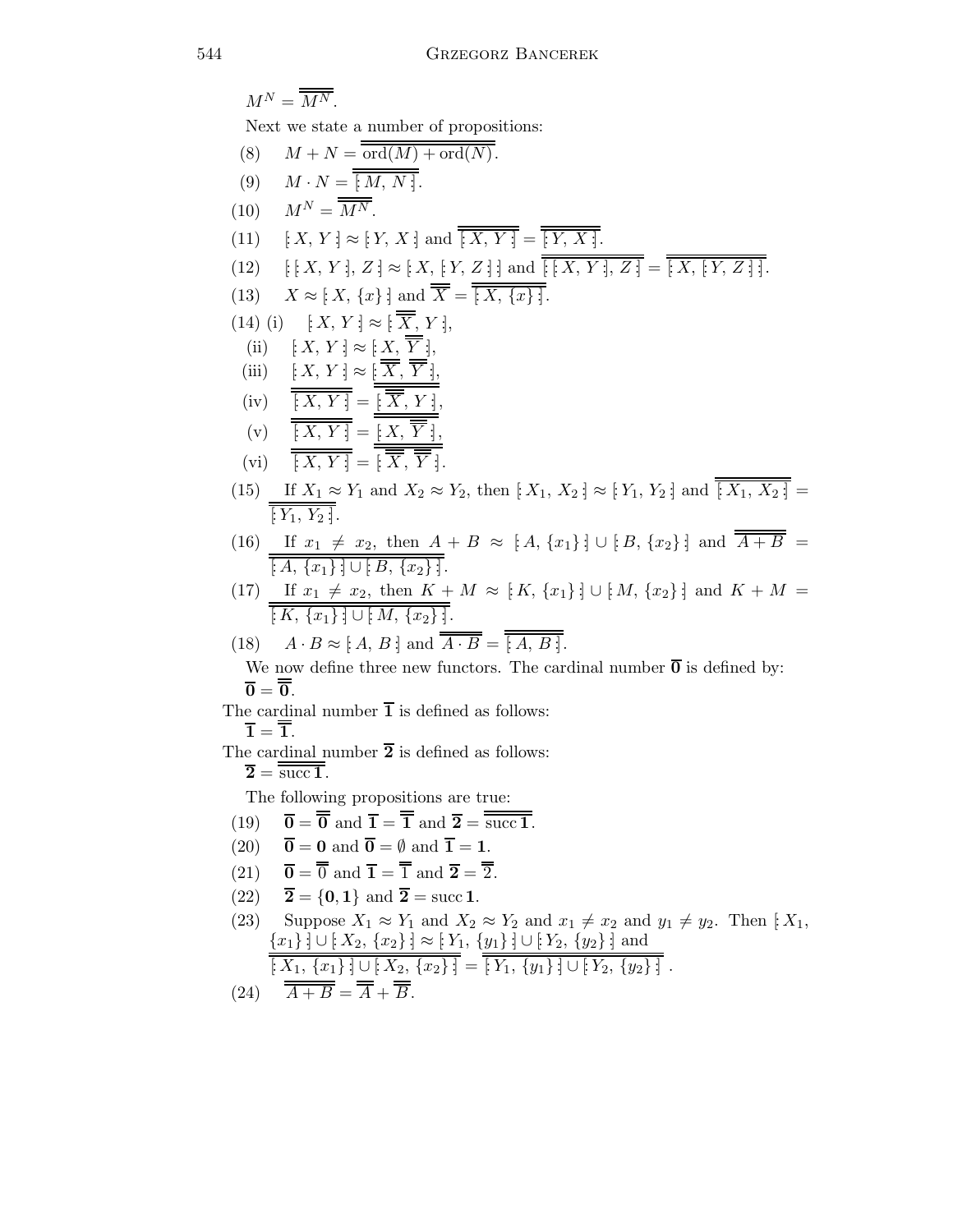(25) 
$$
\overline{A \cdot B} = \overline{A} \cdot \overline{B}
$$
.  
\n(26)  $\underline{[X, \{0\}]\cup [Y, \{1\}]} \approx [Y, \{0\}]\cup [X, \{1\}]$  and  $\overline{[X, \{0\}]\cup [Y, \{1\}]} = [\overline{Y, \{0\}]\cup [Y, \{1\}]}.$   
\n(27)  $\underline{[X_1, X_2]\cup [Y_1, Y_2]} \approx [\overline{X_2, X_1]\cup [Y_2, Y_1]}$  and  $\overline{[X_1, X_2]\cup [Y_1, Y_2]} = [\overline{X_2, X_1]\cup [Y_2, Y_1]}$ .  
\n(28) If  $x \neq y$ , then  $\overline{X} + \overline{Y} = [\overline{X, \{x\}]\cup [Y, \{y\}]}.$   
\n(29)  $M + \overline{0} = M$  and  $\overline{0} + M = M$ .  
\n(30)  $M + N = N + M$ .  
\n(31)  $(K + M) + N = K + (M + N)$ .  
\n(32)  $K \cdot \overline{0} = \overline{0}$  and  $\overline{0} \cdot K = \overline{0}$ .  
\n(33)  $K \cdot \overline{1} = K$  and  $\overline{1} \cdot K = K$ .  
\n(34)  $K \cdot M = M \cdot K$ .  
\n(35)  $(K \cdot M) \cdot N = K \cdot (M \cdot N)$ .  
\n(36)  $\overline{2} \cdot K = K + K$  and  $K \cdot \overline{2} = K + K$ .  
\n(37)  $K \cdot (M + N) = K \cdot M + K \cdot N$  and  $(M + N) \cdot K = M \cdot K + N \cdot K$ .  
\n(38)  $K^{\overline{0}} = \overline{1}$ .  
\n(40)  $K^{\overline{1}} = K$  and  $\overline{1}^K = \overline{0}$ .  
\n(40)  $K^{\overline{1}} = K$  and  $\overline{1}^K = \overline{1}$ .  
\n(41)  $K^{M+N} =$ 

- (49)  $\text{ord}(n + m) = \text{ord}(n) + \text{ord}(m).$
- (50)  $\operatorname{ord}(n \cdot m) = \operatorname{ord}(n) \cdot \operatorname{ord}(m)$ .

$$
(51) \quad \overline{n+m} = \overline{\overline{n}} + \overline{\overline{m}}.
$$

$$
(52) \quad \overline{n \cdot m} = \overline{n} \cdot \overline{m}.
$$

- (53) If X is finite and Y is finite and  $X \cap Y = \emptyset$ , then card(X ∪ Y) =  $\operatorname{card} X + \operatorname{card} Y$ .
- (54) If X is finite and  $x \notin X$ , then card $(X \cup \{x\}) = \text{card } X + 1$ .
- (55) If X is finite and Y is finite, then card  $X = \text{card } Y$  if and only if  $X \approx Y$ .
- (56) If X is finite and Y is finite, then  $\overline{\overline{X}} = \overline{\overline{Y}}$  if and only if card  $X = \text{card } Y$ .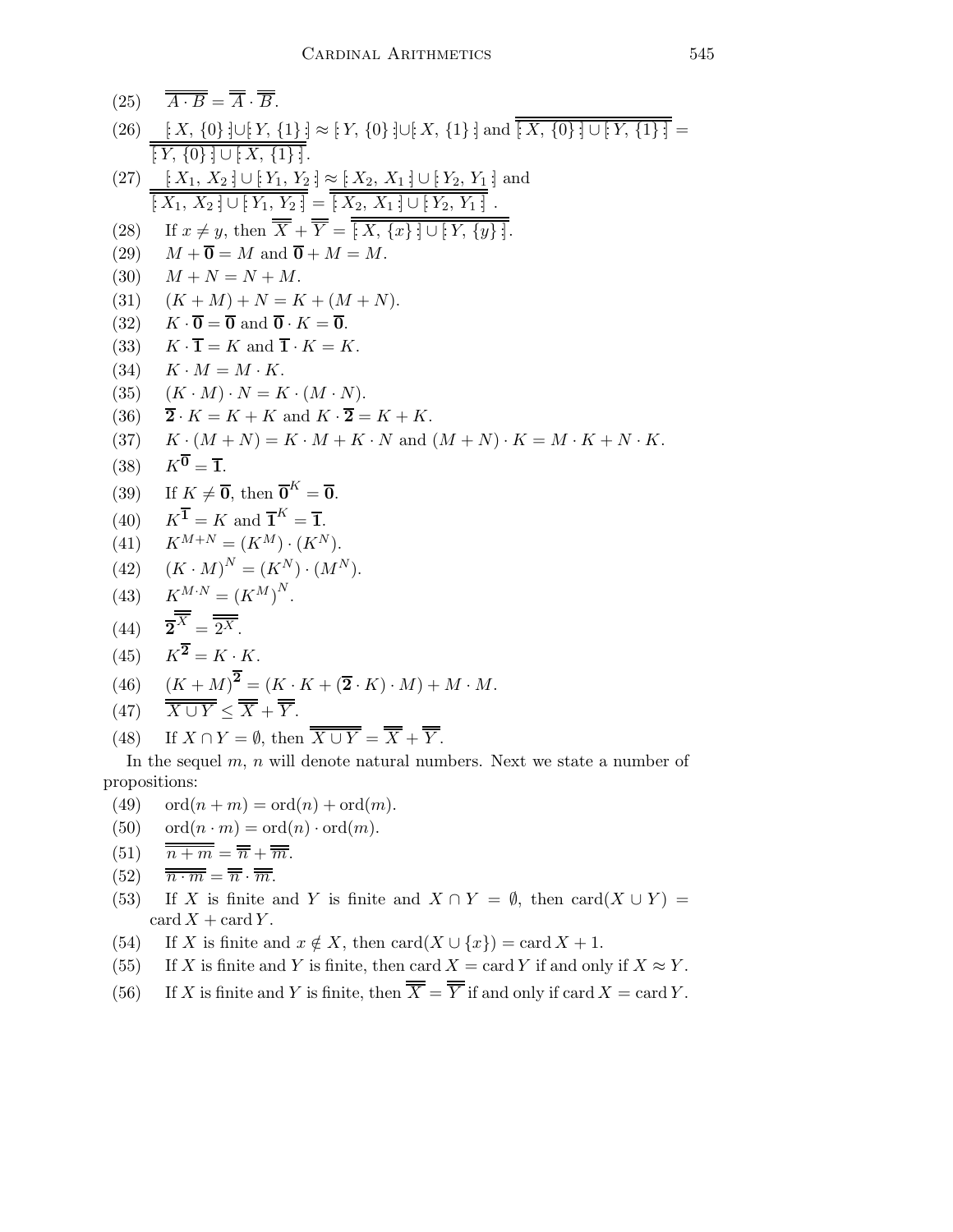## 546 Grzegorz Bancerek

- (57) If X is finite and Y is finite, then  $\overline{\overline{X}} \leq \overline{\overline{Y}}$  if and only if card  $X \leq$  card Y.
- (58) If X is finite and Y is finite, then  $\overline{\overline{X}} < \overline{\overline{Y}}$  if and only if card X < card Y.
- (59) If X is finite, then  $X = \emptyset$  if and only if card  $X = 0$ .
- (60) If X is finite, then card  $X = 1$  if and only if there exists x such that  $X = \{x\}.$
- (61) If X is finite, then  $X \approx \text{ord}(\text{card } X)$  and  $X \approx \overline{\text{card } X}$  and  $X \approx$  $Seg(card X).$
- (62) If X is finite and Y is finite, then  $\text{card}(X \cup Y) \leq \text{card } X + \text{card } Y$ .
- (63) If  $Y \subseteq X$  and X is finite, then  $\text{card}(X \setminus Y) = \text{card } X \text{card } Y$ .
- (64) If X is finite and Y is finite, then  $\text{card}(X \cup Y) = (\text{card } X + \text{card } Y)$  $card(X \cap Y)$ .
- (65) If X is finite and Y is finite, then card  $[X, Y] = \text{card } X \cdot \text{card } Y$ .
- (66) If  $X \subseteq Y$  and Y is finite, then card  $X \leq \text{card } Y$ .
- (67) If  $X \subseteq Y$  and  $X \neq Y$  and Y is finite, then card  $X < \text{card } Y$  and  $\overline{\overline{X}}$  <  $\overline{\overline{Y}}$ .
- (68) If  $\overline{X}$  <  $\overline{Y}$  or  $\overline{X}$  <  $\overline{Y}$  but Y is finite, then X is finite.

In the sequel  $x_1, x_2, x_3, x_4, x_5, x_6, x_7, x_8$  are arbitrary. One can prove the following propositions:

- (69) card $\{x_1, x_2\} \leq 2$ .
- (70) card $\{x_1, x_2, x_3\} \leq 3$ .
- (71) card $\{x_1, x_2, x_3, x_4\} \leq 4$ .
- (72) card ${x_1, x_2, x_3, x_4, x_5} \leq 5.$
- (73) card ${x_1, x_2, x_3, x_4, x_5, x_6} \leq 6.$
- (74) card ${x_1, x_2, x_3, x_4, x_5, x_6, x_7} \leq 7$ .
- (75) card ${x_1, x_2, x_3, x_4, x_5, x_6, x_7, x_8} \le 8.$
- (76) If  $x_1 \neq x_2$ , then card $\{x_1, x_2\} = 2$ .
- (77) If  $x_1 \neq x_2$  and  $x_1 \neq x_3$  and  $x_2 \neq x_3$ , then card $\{x_1, x_2, x_3\} = 3$ .
- (78) If  $x_1 \neq x_2$  and  $x_1 \neq x_3$  and  $x_1 \neq x_4$  and  $x_2 \neq x_3$  and  $x_2 \neq x_3$  and  $x_2 \neq x_4$  and  $x_3 \neq x_4$ , then card $\{x_1, x_2, x_3, x_4\} = 4$ .

## References

- [1] Grzegorz Bancerek. Cardinal numbers. Formalized Mathematics,  $1(2):377-382, 1990.$
- [2] Grzegorz Bancerek. The fundamental properties of natural numbers. Formalized Mathematics,  $1(1):41-46$ , 1990.
- [3] Grzegorz Bancerek. The ordinal numbers. Formalized Mathematics,  $1(1):91-96, 1990.$